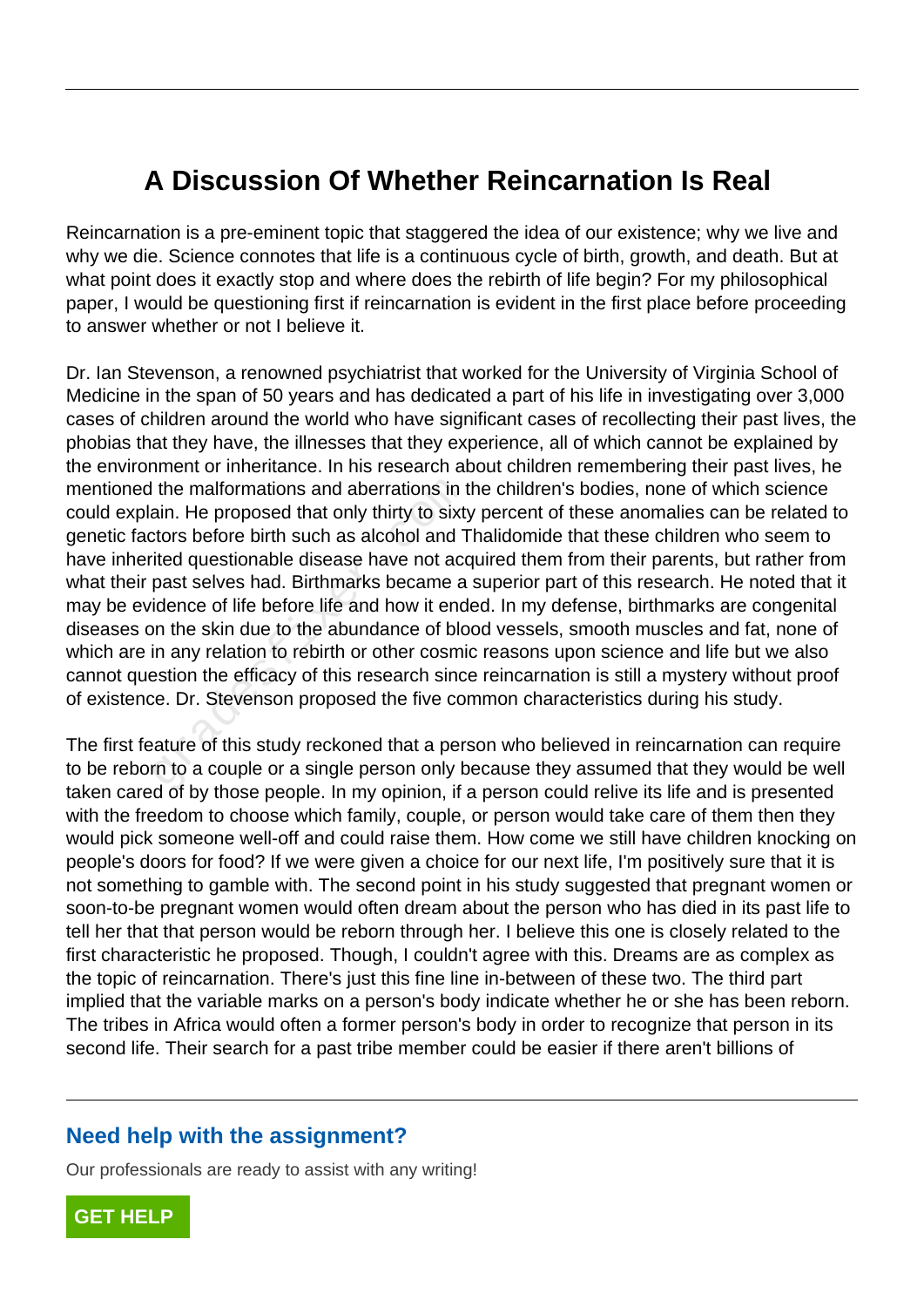humans dying each day with the same mark that deceased tribe member has. Still, birthmarks could mean something other than a flap of excess skin.

The fourth section of this investigation quite frankly intrigued me. It said that some children around the ages of two to ten would be discussing intricate details of their past life. I, myself, would believe that a child would be making up stories but this part has some hooks in it. I also find it fascinating that a child as young as two would be able to narrate portions of his past life effortlessly and without a doubt. James Leininger was only two years old when he started talking about his past life as a man named L.t. James McCreedy Houston, a fighter pilot during World War II. His mother said that his knowledge about aircraft and aviation is faultless that even she and his husband were puzzled by it. James went on and talked about his death in Iwo Jima fifty years ago because of a Japanese plane that shot him. He revealed details about drop bombs that killed hundreds of people and even how he died. His father started investigating what James is saying to prove whether or not this is true and to his surprise, there was a person named L.t. James McCreedy Houston and he died due to plane crash after being shot down by a Japanese plane in Iwo Jima. I believe this is something a child as young as two would be able to say. Children have wild imaginations but it is nothing like remembering the death of your past self vividly. The fifth part proposed that if a child is born wealthy in its previous life and born poor in its second life, then that would explain why he or she acts way more different than most poor people do. This theory has some holes in it. Like, a child learns to behave based on what it is told. As well as learning whatever it is taught. However, it is an interesting theory, just not completely believable and factual. e plane in two Jima. I believe this is so<br>ildren have wild imaginations but it is n<br>. The fifth part proposed that if a child i<br>nd life, then that would explain why he<br>This theory has some holes in it. Like,<br>ell as learnin

The main cause of where the topic of metempsychosis arose is from various religious concepts. It is a continuous cycle of life from one soul to the next and its physical existence. Transmigration is the central principle of Indian religions such as Jainism, Buddhism, Hinduism, and Sikhism. All four of these navigate around two core concepts such as the Brahman and Atman. Brahman is the Hindu tenet that everything that surrounds us in life came from Brahman. Except, Brahman is not like the Western Judeo-Christian type of god. It does not mention that souls would either go to heaven or hell. It simply is an 'it'. It is ahead of mankind and solely is everything including all the answers to life, death, and all the inevitable possibilities of life. Atman, on the other hand, is our spiritual self. The part of us that lives on, our souls. Only the atman goes through the process of rebirth. But Atman is also a part of Brahman. Both are a part of everything, even the cosmic vastness of the universe. In a nutshell, all that Hindus want is to put an end to the endless cycle of life and death, also known as 'Samsara'. For them to succeed in this intention, they must first find Moksa. Moksa can be defined as a supernatural place beyond anything that exists. When this is attained, the Atman would connect with us and only the Brahman would exist. Thus, eternal peace is accomplished.

For me to answer the question of whether reincarnation is real or not, it would mean that

## **Need help with the assignment?**

Our professionals are ready to assist with any writing!